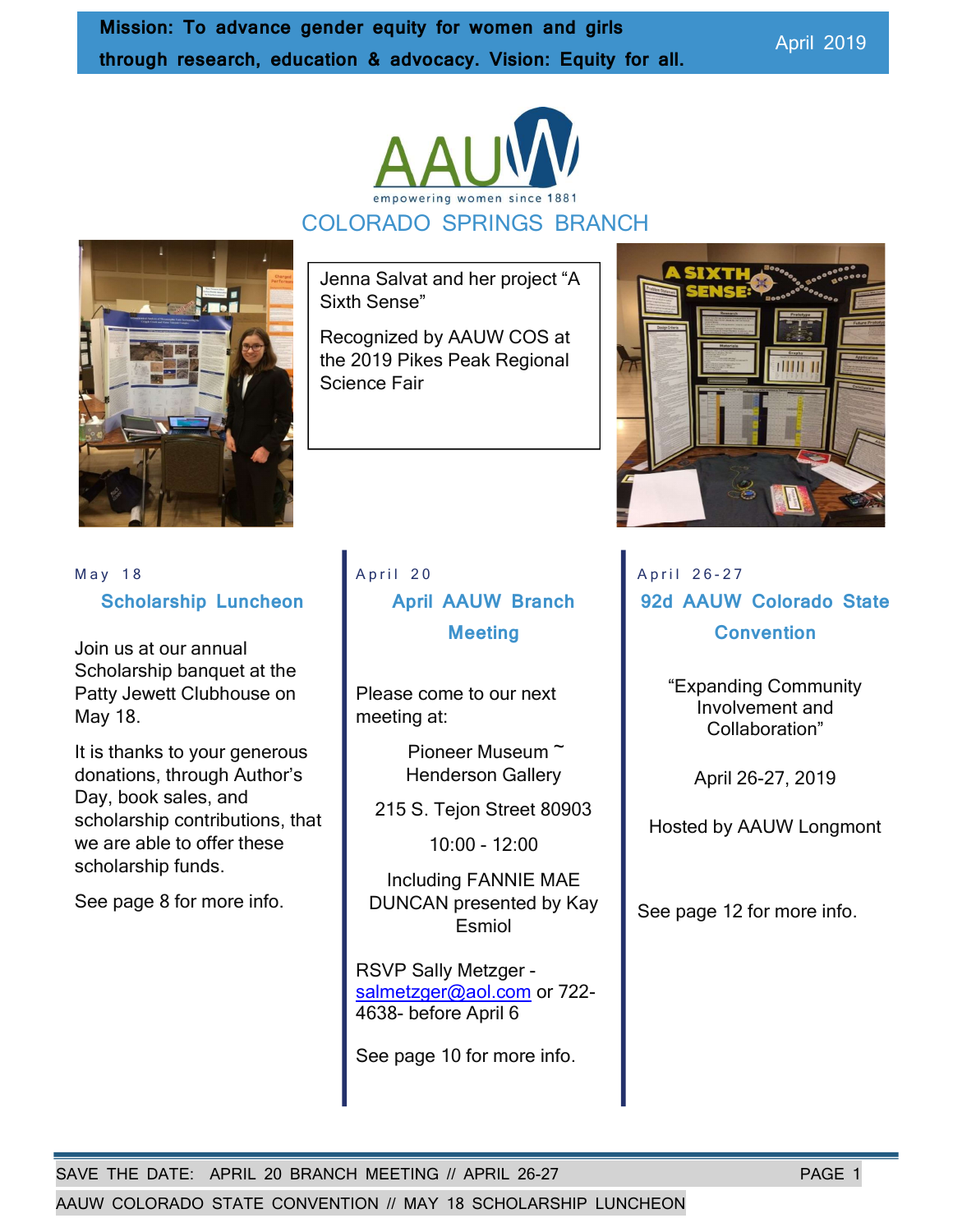## President's Message!

Thank you to everyone for your cards, emails and flowers during my recovery from a most unexpected emergency surgery. Your kindness touched me very deeply and helped me stay positive. I am very happy to have such wonderful friends in AAUW.

While I was resting AAUW activities continued. Many members attended Public Policy Day, International Women's Day and what I heard was a very interesting program at the Tutt Library on "What is a Book".

Please take a look at the Colorado Springs Branch Report in this newsletter. It will be in the State Convention Booklet. It has to be a one page summary (p. 4) so it doesn't cover everything, just hits the highlights.

National has launched the drive to train 10 million women in the Start Smart and Work Smart workshops. This is a real tool for acquiring pay equity by 2030. Anyone can take advantage of this, not just AAUW members. Check it out at our website.

Hope everyone stayed safe and warm during the "Winter Bomb" last week. Working in my flower garden today, I found the promise of spring with bulbs peaking out their little heads.

Best to all, **Nancy** 

## 2018-2019 AAUW Board

2018-2019 Executive Committee/Elected Officers President: Nancy Holt President Elect: Kathryn Olson Treasurer: Jeanne Howard Secretary: Pam Maier Vice Presidents of Community Programs: Paula Munger & Janet Friedberg Vice President of Membership: Melanie Hudson Vice Presidents of Programs: Pip Bodkin & Sally Metzger

Appointed Board Members Assistants to the Board AAUW Funds Chair: Candy Crumb Hospitality Chair: Nedra Engelson Branch Fundraising Chair: Elizabeth Leslie **Archivist: Eunice Ciaccio** Communications Director: Kathy Tapia-Griego **Directory Editor: Chris Toth** Interest Group Coordinator: Pip Bodkin Newsletter Editor: Laura Gross Local Scholarship Chair: Char Gagne State & National By-Laws Liaison: Candy Public Policy Director: Audrey McGuire Crumb

 Virtual Communications Coordinator: Brenda Wolfe Web Site Administrator: Pauleta Terven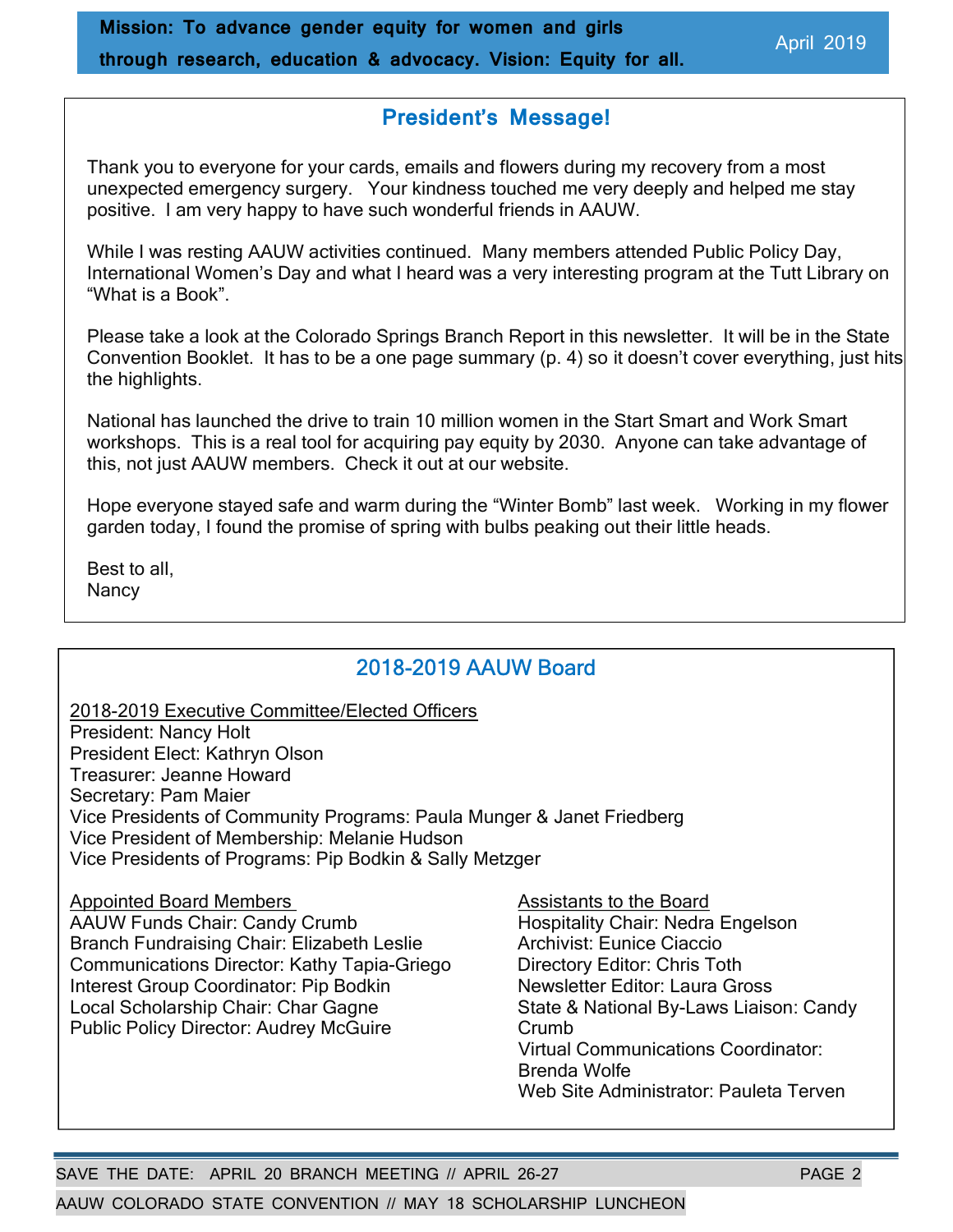## COS Branch Slate of Officers

Election shall be held at the Annual Branch Meeting in May. Election shall be by a majority vote of those voting.

AAUW Elected Officers/Executive Committee 2019-2020

President: Kathryn Olson **President Elect: Pam Maier** 

Treasurer: Jeanne Howard Secretary: Marilyn Parker

V. Presidents of Community Programs: Gwen Weddington & Janet Friedberg

V. Presidents of Programs: Marian Phelps & Sarah Stowell

Nominating Committee Members:

Phyllis Sperber (Chair), Janet Friedberg, Yvonne Livengood, Pip Bodkin, Frieda Dunlap and Jean Little

# ANNUAL GERANIUM SALE!

SAVE THE DATE: May 11, 2019

The annual geranium sale which benefits LAF (Legal Advocacy Fund) will be held on Saturday, May11, 2019. As usual, I will take orders early and if necessary will arrange an earlier date to pick up your order. Consult the May newsletter for further details as to colors and times.

Candy Crumb, Funds Director 719-633-9917

### Changes Coming to the King Soopers Reloaded Card Program

We were informed by King Soopers that they will be changing their community fundraising donations program starting April 1st. More details will follow in next month's newsletter as to how to register going forward. Please note that after April 1st, there will be no benefit to reloading the gift cards. So, please do one last reload by the end of the month to maximize our last rebate from the gift cards.

Thank you - Candace Crumb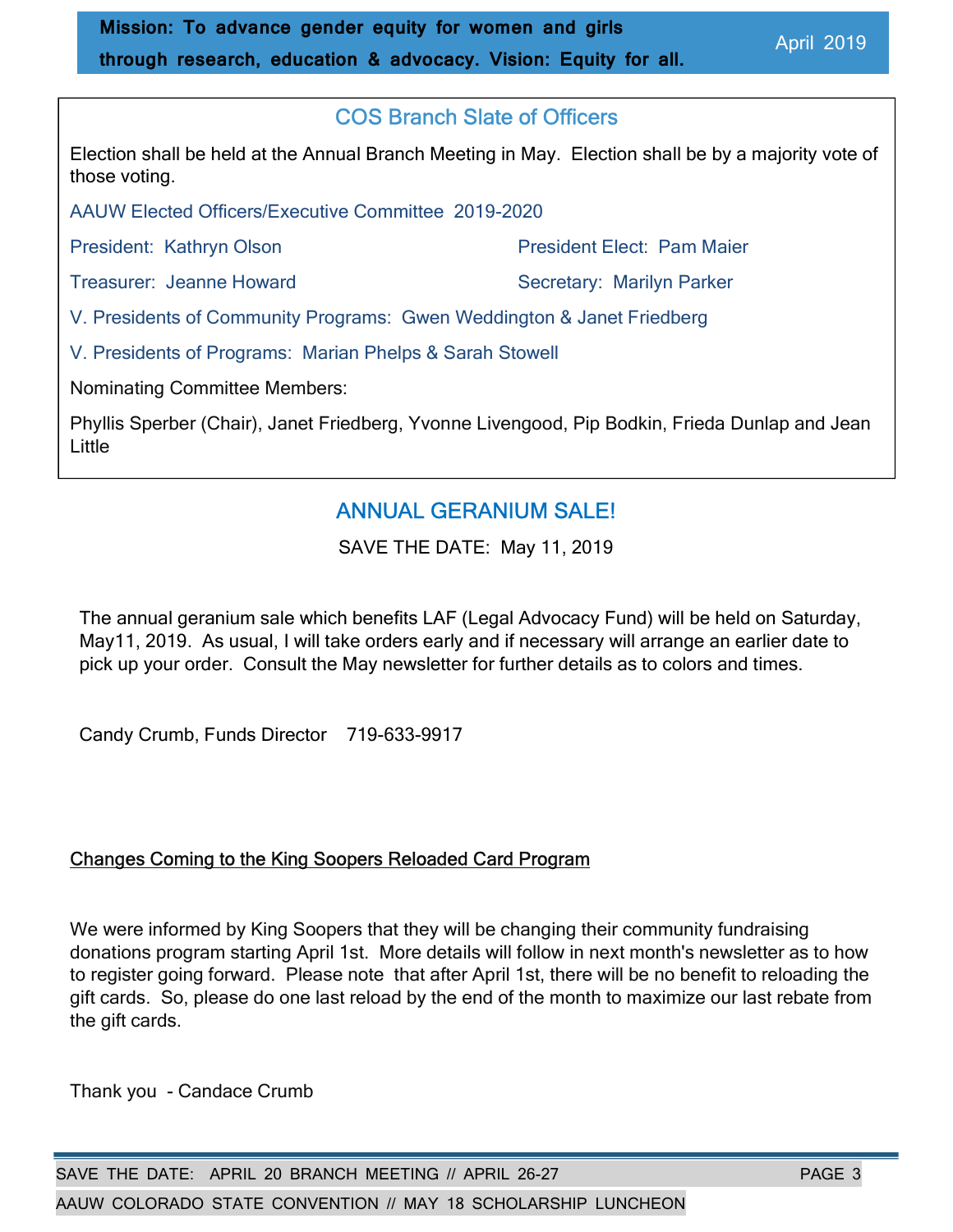# AAUW Colorado Springs Branch Report

#### Program

- Branch programs included:
	- Authors' Day raising \$6,800 for local scholarship.
	- Community Outreach program "Ladies Luncheon of Laughter,"
	- Holiday Luncheon –Entertainment by the CS Childrens Chorale
	- What is a Book with tour of the Tutt Library.
	- Election issues with League of Women Voters
	- Co-sponsor of International Women's Day
	- Co-sponsor with Pikes Peak Women- Wine, Women and Chocolate
	- New Pikes Peak Summit Complex
	- Kay Esmiol presents Fannie Mae Duncan

### Membership

- Our branch has 239 members, 50 new members this year.
- The Welcome Coffee in September brings in many new members.

### Public Policy

- Right, Rules and the Responsibilities of Gun ownership was discussed on a panel made up of the city chief of police, a representative from a senator's office, a public policy professor from UCCS and a representative from Moms Demand Action at the Welcome Coffee.
- Twelve members attended Public Policy Day.
- One of our members is co-director of State Public Policy.

### **Communication**

- The branch publishes a newsletter monthly.
- A website is maintained with links to State and National.
- An online membership directory is updated monthly.

### Finance

- The King Soopers and Safeway grocery cards raised \$1,931. These funds go to the Judith Sanderson Fellowship Fund for education, and our local scholarship fund. We presented six \$1,200 local scholarships last May.
- Our yearly geranium sales proceeds go to the LAF fund. We raised \$300.

### **Governance**

- We encourage our members to attend all conferences. We sent our president elect to the Rocky Mountain Regional Conference last summer.
- Our working rules are revised as needed.

SAVE THE DATE: APRIL 20 BRANCH MEETING // APRIL 26-27 PAGE 4

AAUW COLORADO STATE CONVENTION // MAY 18 SCHOLARSHIP LUNCHEON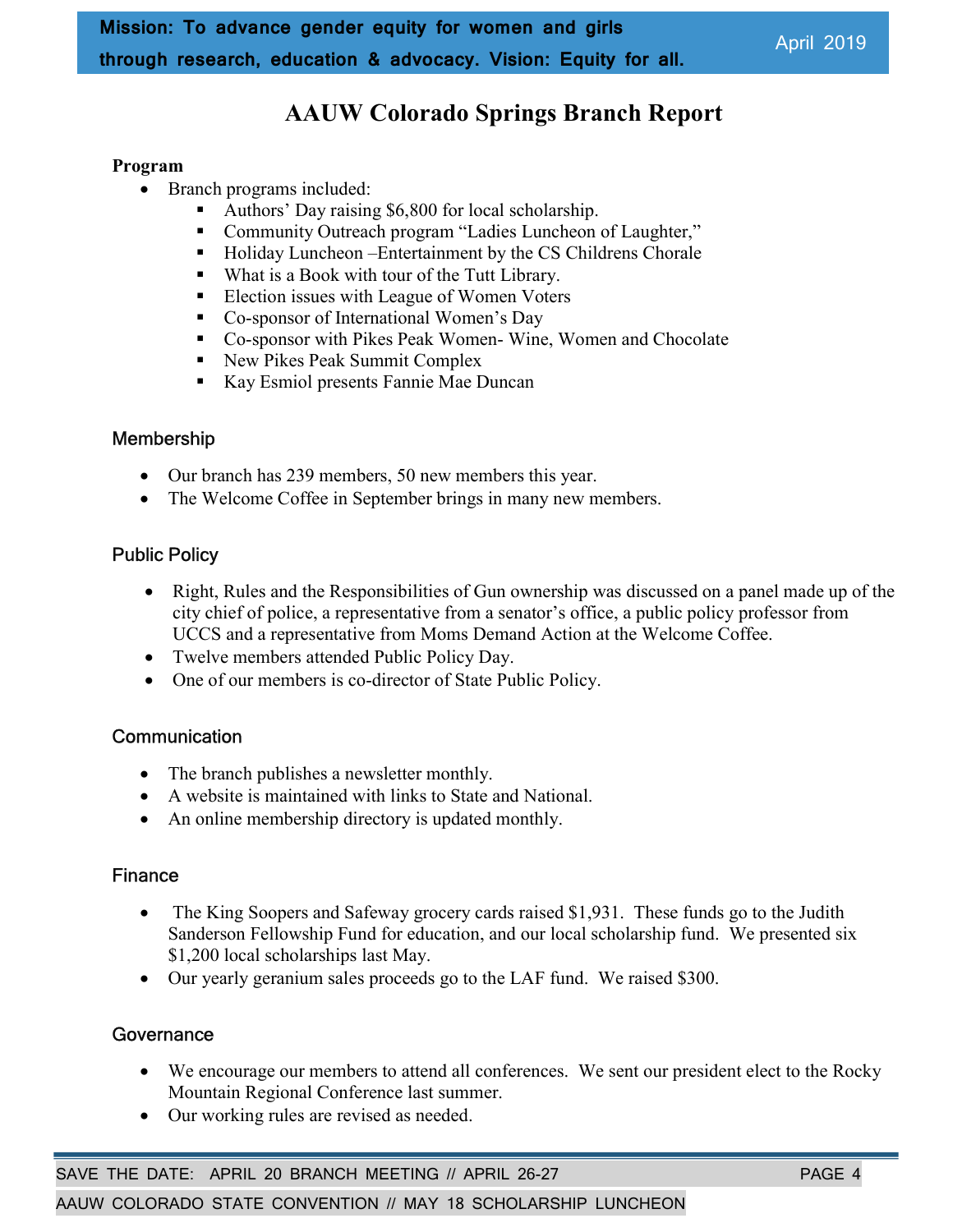# Interest Groups

Please send your input NLT April 18, 2019 for the May Issue. LFG

## Various Days in the week/month

ARTS ON THE GO! Enjoy local music and theatre with your AAUW friends. No regularly scheduled meetings. Contact: Pam Maier. Pamela.S.Maier@gmail.com Cell: 719-694-4222

BRIDGE LIGHT. There are four groups who play on the days they have agreed upon once a month. Interested in starting another group or being a sub, let me know. Any skill level Is welcome. C. Lois Boschee, loisbos68@gmail.com

### **Mondays**

HARDY HIKERS: C: Pip Bodkin, 206-427-2444

| 04/1/19  | Red Rocks Canyon O.S.    | Violet Sykora     |
|----------|--------------------------|-------------------|
| 04/8/19  | Ute Valley Park          | Janet Condit      |
| 04/15/19 | Fox Run                  | Suzanne Stahlbuhk |
| 04/22/19 | Ute Trail                | Gini Simonson     |
| 04/29/19 | Section 16, Palmer Trail | Yvonne Livengood  |

## **Tuesdays**

April 2, TECH GROUP, 9:30 - 11:30, Chair: Shirlea Griswold, sunni773x8@outlook.com 719-337-2886 We will meet at the home of Violet Sykora, 102 N. 27th St., phone:650-5798, email: sykoravss@gmail.com

April 2, VISUAL ARTS,1:30, Museum Visit in planning, details forth coming. RSVP to Cindi Zenkert-Strange, cmzenkertstrange@gmail.com.

April 2 & 16, GREAT DECISIONS, 1:30 – 3:30 pm, East Library. Chair: Jeanette Minniti at jeanetteminniti@gmail.com or call 719-481-3230.

April 9, READERS POTPOURRI 1:00 p.m. C: Margaret Miller, fergst41@yahoo.com, 719-641-4710 Book: A Gentleman in Moscow by Amor Towles. Hostess/Leader Jeanne Marsh, RSVP 719-590-7237, jmarsh@pcisys.net

April 9 at 1:30 pm., The History of Jazz, with Dr. Abe Minzer, meet at the National Music Syndicate, 2105 Academy Circle, 80909. RSVP to Kathy Olson, kathrynlolson@msn.com

# 几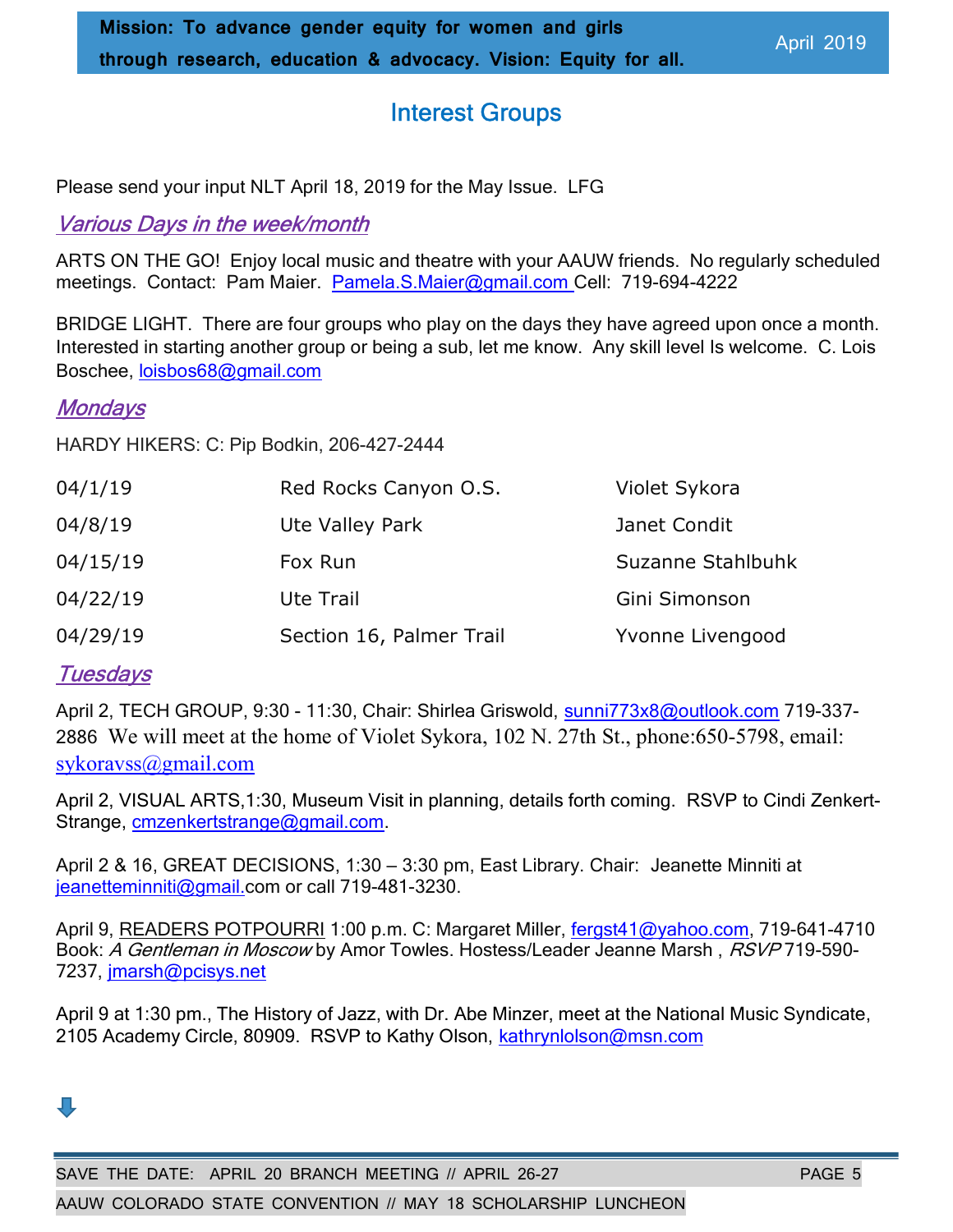Mission: To advance gender equity for women and girls through research, education & advocacy. Vision: Equity for all.

April 2019

April 9, DINNER BOOK CLUB: Nedra Engelson, 574-5274, nengelson@aol.com, 5:45 p.m. The book selection is Educated by Tara Westover. We will meet at La Baguette French Bistro, 4440 N. Chestnut Street. Dee Holman will lead the discussion. Please contact Dee at 620-786-4667 or deejholman@gmail.com to make a reservation.

April 23, MORNING GLORY BOOK CLUB, 10:00 a.m., Killers of The Flower Moon by David Grann. Hosted by Marilyn Feaster, aauw1719@gmail.com and Sharron Toulouse sharrontoulouse@gmail.com

April 23, UFO (UNFINISHED OBJECTS), 1:00 p.m., C: Wynn Weidner, Hostess: LouAnn McKenzie

### **Wednesdays**

April 10, SOUTHWEST STUDIES, 1:30 p.m., Location: Tim Gill Center, East Room, 315 E Costilla. Set up: Vivian McWhorter & Marge Zimmerman. Topic: Rails and Trails of the West. Presenter: Dee Simon. Co-Chairs Jean Little, wiean1@gmail.com & Eunice Ciaccio, euninco.11@comcast.net. Please RSVP to Eunice Ciaccio euninco.11@comcast.net.

April 17, LUNCHEON NOVEL I, 11:45 A.M. Chair: Georgina Burns, georgina.b1@juno.com and Sally Mathewson, mathewson3@juno.com Co:hostesses - Leslye and Cheryl at the Cracker Barrel. Read any book by Janelle Diller.

April 17, LUNCHEON NOVEL TOO will meet at noon at the home of Mary Woods, 220 Raven Hills Road assisted by Kathy and Carol to discuss The Immortalists. RSVP to Corkie 719-635-9605 or corkmeiste@aol.com

April 17, AFTERNOON READERS, 1:30 p.m. Contact Jennie Jo White 495-0433; jennie-jo@q.com

April 17, 5:30 PM, EVENING CONNECTIONS THROUGH TOPICS- Meet at The Warehouse Restaurant, 25 Cimmaron Street. Kate Hall "The US and Osama Bin Laden." Kate retired after 35 years with the CIA. She will tell us about the years that she was involved in the hunt for Osama Bin Laden. RSVP to Marilyn Feaster, aauw1719@gmail.com

April 24, CHOCOLATE LOVERS:1:30 p.m. Co-chairs: Ellie Solomon, 630-7465, elron3@juno.com & Sally Mathewson, 473-0228, mathewson3@juno.com Hostess: Gini Simonson, 1525 Woodrose Court. Please RSVP to Gini, 481-8843, gini.jim@comcast.net

## **Thursdays**

WALKIE TALKIES: C: Marilyn Frydrych

April 4 Violet Sykora Bear Creek Nature Center sykoravss@gmail.com 719-650-5798

April 11 Joann Oh johanoh2@comcast.net 719-246-3479

April 18 Charlotte Gagne char50gagne@yahoo.com 719-641-7570

April 25 Marion Rich marion530@icloud.com 719-226-8025

# 几

SAVE THE DATE: APRIL 20 BRANCH MEETING // APRIL 26-27 PAGE 6 AAUW COLORADO STATE CONVENTION // MAY 18 SCHOLARSHIP LUNCHEON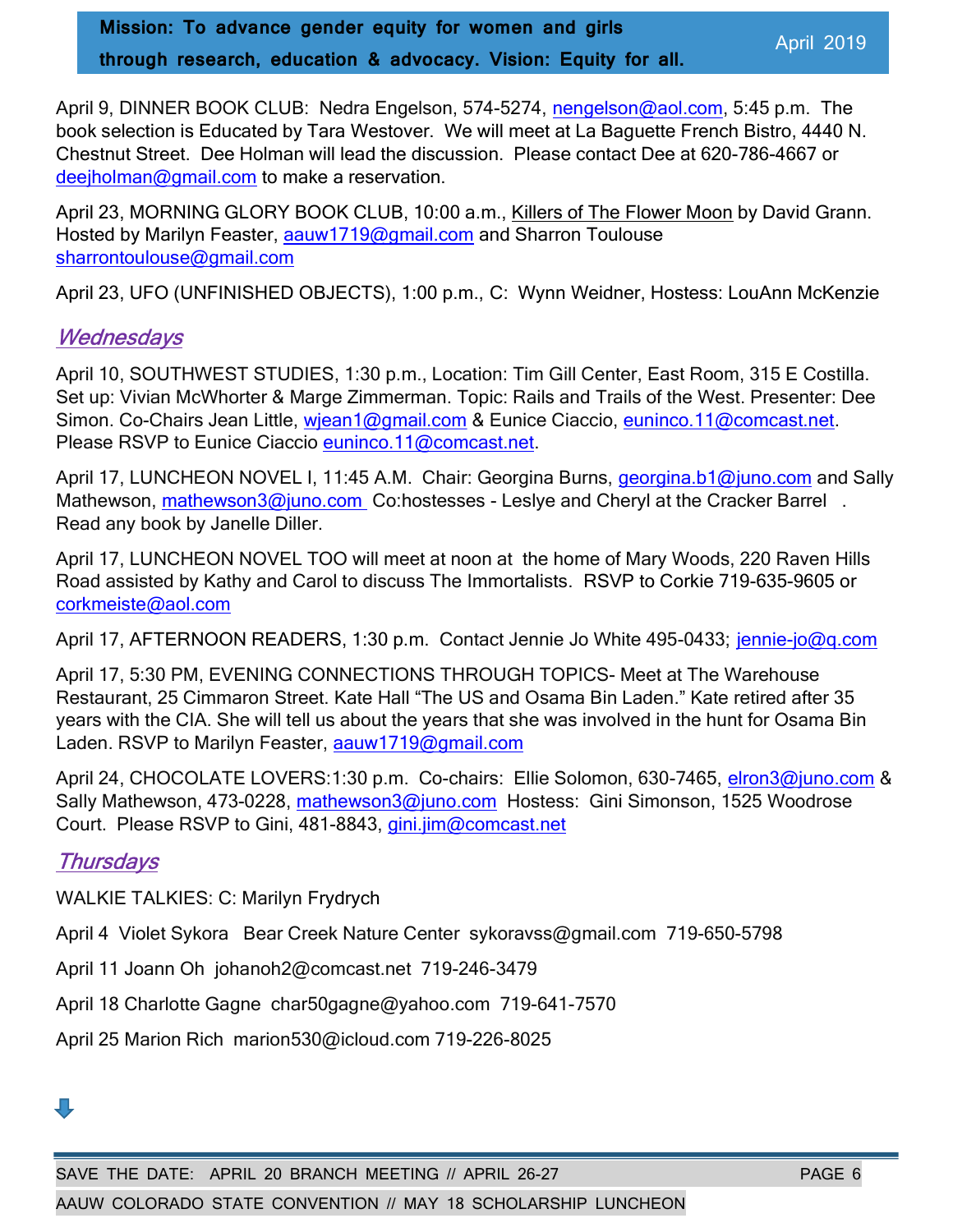Mission: To advance gender equity for women and girls through research, education & advocacy. Vision: Equity for all.

April 4, WOMEN WHO WRITE, Join us for this writing Interest Group! We meet on the first Thursday of each month at homes of different volunteer members from 9:30 – 11:30 a.m. There is light food and coffee. Our prompts are constructed by volunteers also. Members usually share their writing with the group, but it's voluntary. To join our group or try us out, please call Melanie Hudson 719-205-7639

April 11: CHAPTER & VERSE WRITING GROUP, 1:00 pm. Chair: Janet Condit 277-7590, jicondit@msn.com; Co-chair: Caroline Vulgamore, 520-5365, hvulgamore@gmail.com; Hostess: Caroline Vulgamore, 922 Valley Road, COS.

Every Thursday MAH JONGG: 1 p.m. Valley Hi Golf Course. Contact Susan Bydalek at 465-2707 or sbydalek@yahoo.com Optional lunch at noon.

# Fridays

April 5, EXPLORING LIVES AND CULTURES, 10:00am. Location: East Library Room E1. Book to be discussed: (Sexual Assault Awareness Month) Alice I Have Been by Melanie Benjamin. Co-Chairs: Janet Friedberg janetfriedberg@comcast.net and Eunice Ciaccio euninco.11@comcast.net.

April 19, LOCAL HISTORY, 10:00 am, Pioneers Museum. Museum Director Matt Mayberry will talk about the coal mines underlying Colorado Springs. Optional lunch will follow. C: Judie Werschky; P: Joann Oh, 575-0409, joanoh2@comcast.net. RSVP to Joann by Wed., April 17.

# **Saturdays**

April 13, FRIENDS OF THE GRAPE (FOG), 6:00 p.m.

"Celebrate Spring"

### Bring an appetizer or dessert to share

### plus a beverage of your choice

### Small house so I will limit this to the first 25

RSVP no later than April 10

### Nona and Dave Hentschel

2135 Concordia Drive

Colorado Springs, CO 80918

719 473-2323 (h)

719 310 1592 (c)

dnhentschel@msn.com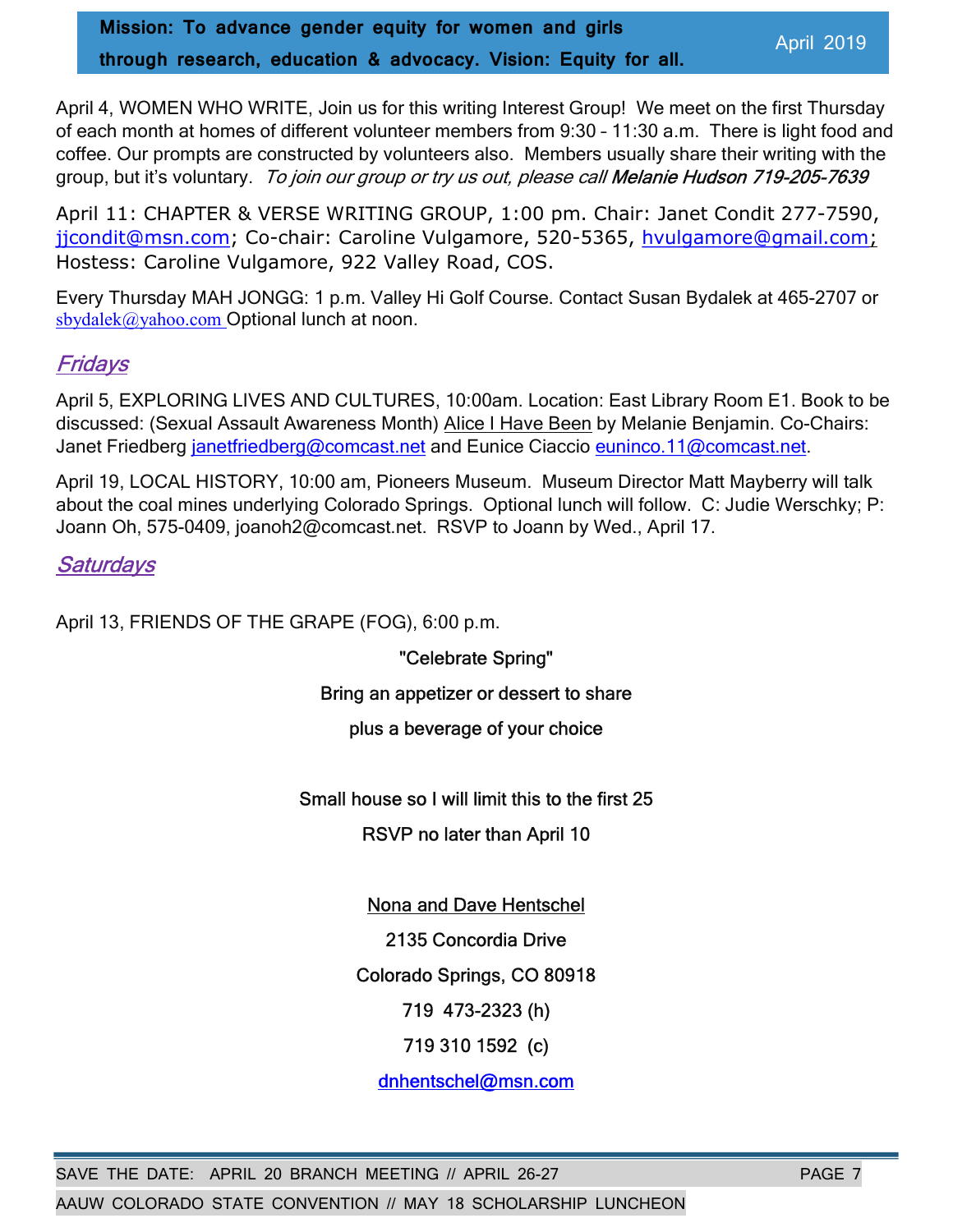# Local Scholarships—April 2019

Our local scholarships committee is at work reviewing applications for our 2019 AAUW Colorado Springs Local Scholarship awards. The due date for the five part application (fact sheet, personal statement, grade transcript, letter of recommendation, and estimated family contribution form, FAFSA) is due to our committee March 15<sup>th</sup>. During April our Local Scholarships committee, Joann Oh, Margaret Baptist, Dee Simon, Mo Sigler, Marilyn Frydrych, and Charlotte Gagne, will read the applications and grade them according to a rubric that incorporates academic excellence, financial needs, personal statement, and recommendation letter.

The committee will make its decision for the final 6 award recipients and notify the winners by May 1<sup>st</sup>. We hope that each of you can attend the Scholarship banquet at Patty Jewett Clubhouse on May 18<sup>th</sup> to honor these bright, striving women and tell them a bit of your own story, major, and professional career. Over the years, these informal conversations have provided networking opportunities for our scholarship winners and relationships have been forged. More than you realize, you are models to these women, all of whom are still on the paths to careers that you have walked before them.

It is thanks to the generous donation of our members, through Author's Day, book sales, and scholarship contributions, that we are able to offer these scholarship funds. When you send in your AAUW dues, many of you add a small or large contribution to Local Scholarships to help us continue our meaningful mission to help local women achieve a higher education. I thank you and our winners thank you for all of your past contributions.

Charlotte Gagne, Local Scholarships Chair

Local Scholarship Chair

## Welcome New Members!



Please extend a hearty welcome to Joan Pierce, Carolyn Shaw and

Melanie Hudson, VP, Membership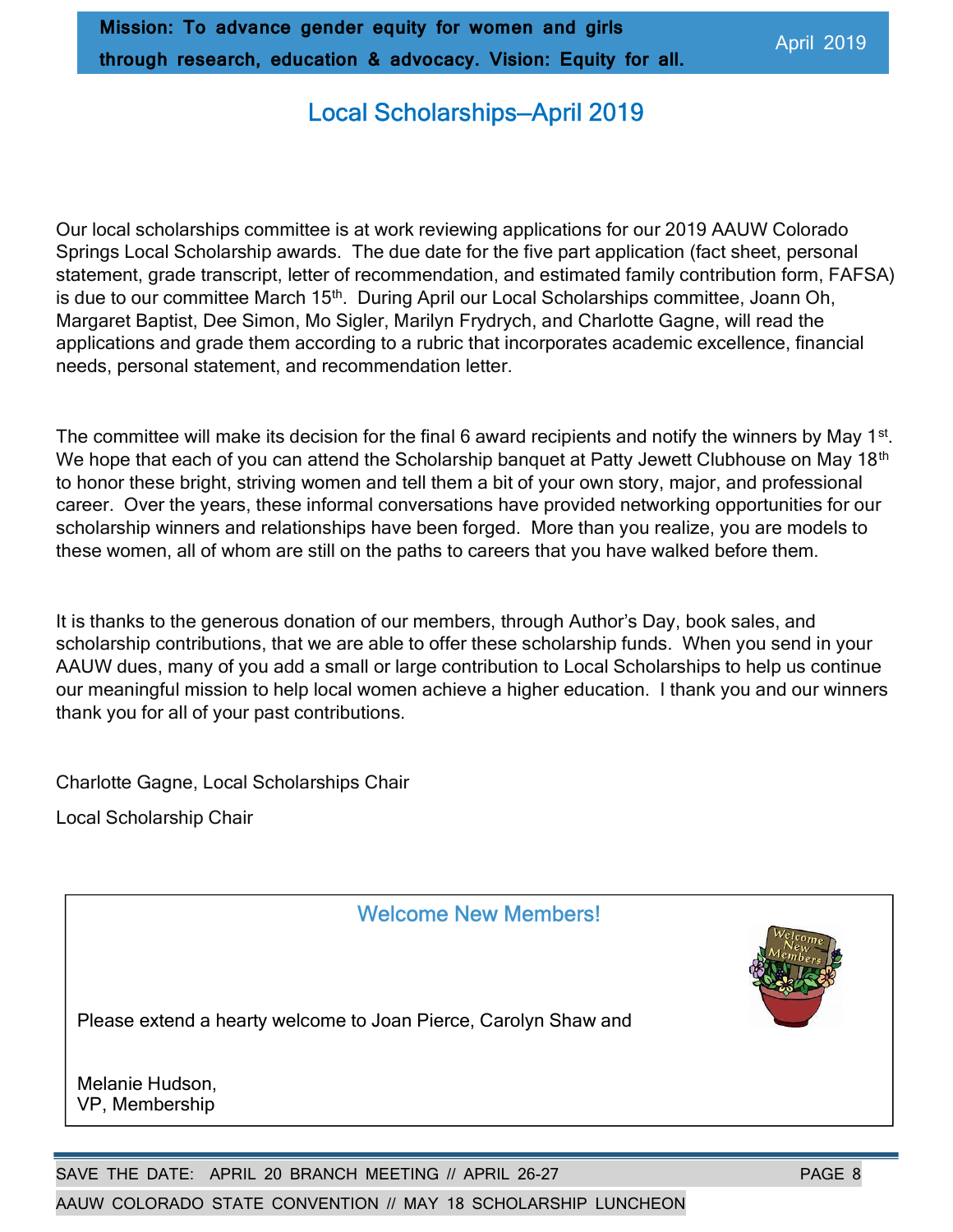### Pikes Peak Regional Science Fair – 2019

The Colorado Springs Branch once again awarded two female scientists for their efforts at the Pikes Regional Science Fair. AAUW recognized participants at both the senior high and middle school levels. Award winners were eight-grader, Hailey Kressin, of The Classical Academy and senior Jenna Salvat, of Coronado High School. The winners each received a \$25 gift certificate to Barnes and Noble.

Miss Kressin's experiment, entitled "A Sixth Sense, Omni-directional Presence Detection System", investigated the best design criteria for a proximity sensor that could be worn by the visually-impaired when moving about. She built her own sensor prototypes that could be attached to a T-shirt. The essential design criteria for the prototype included: • detects an object within 1.5 meters, • informs user of detection in less than 1 second, • easily operated by people without sight. Her motivation was to help her grandmother have more confidence to move about without running into things. Based on the analysis, the next prototype would be a cane designed for a blind person to use because the etextiles on the shirt were difficult to work with. The handle would have a tone player embedded in it to alert the user of a detection. The ball on the end of the cane would have distance sensors on it allowing the cane to be able to detect objects at and above ground level.

In "A geothermal analysis of metaporphic lithologies surrounding the Cripple Creek and Victor diatreme", Miss Salvat attempted to investigate the origin of metamorphic lithologies that are contiguous to the Cripple Creek and Victor volcanic diatreme and to understand how the formation of this Oligocene, phonoliticlamprophyric diatreme may have hydrothermally altered these surrounding units. To accomplish this, a field study was conducted and samples of metamorphic lithologies were taken from viable outcrops. She used a combination of chemical and textural analysis and discovered that it may actually be metasedimentary in origin. In the future, radioisotrope and mass spectrometry methods may give more definitive results.

The Science Fair remains a crucial outlet for young ladies to demonstrate their science capabilities and garner confidence and recognition – although the total number of participants continues to decline every year. We witnessed the invention of a reusable straw cleaner; a composter that made energy from animal waste; a nerf gun from PVC pipe, and the use of drones to map erosion in ecosystems – to name a few. There were only 12 total female participants (all categories) in the high school division, but this was 60% of the participants. For the middle school, of the roughly 100 projects, it was split 50-50 for the young ladies. A special thanks to Marilyn Frydych and Brenda Wolfe for serving as AAUW COS Branch judges!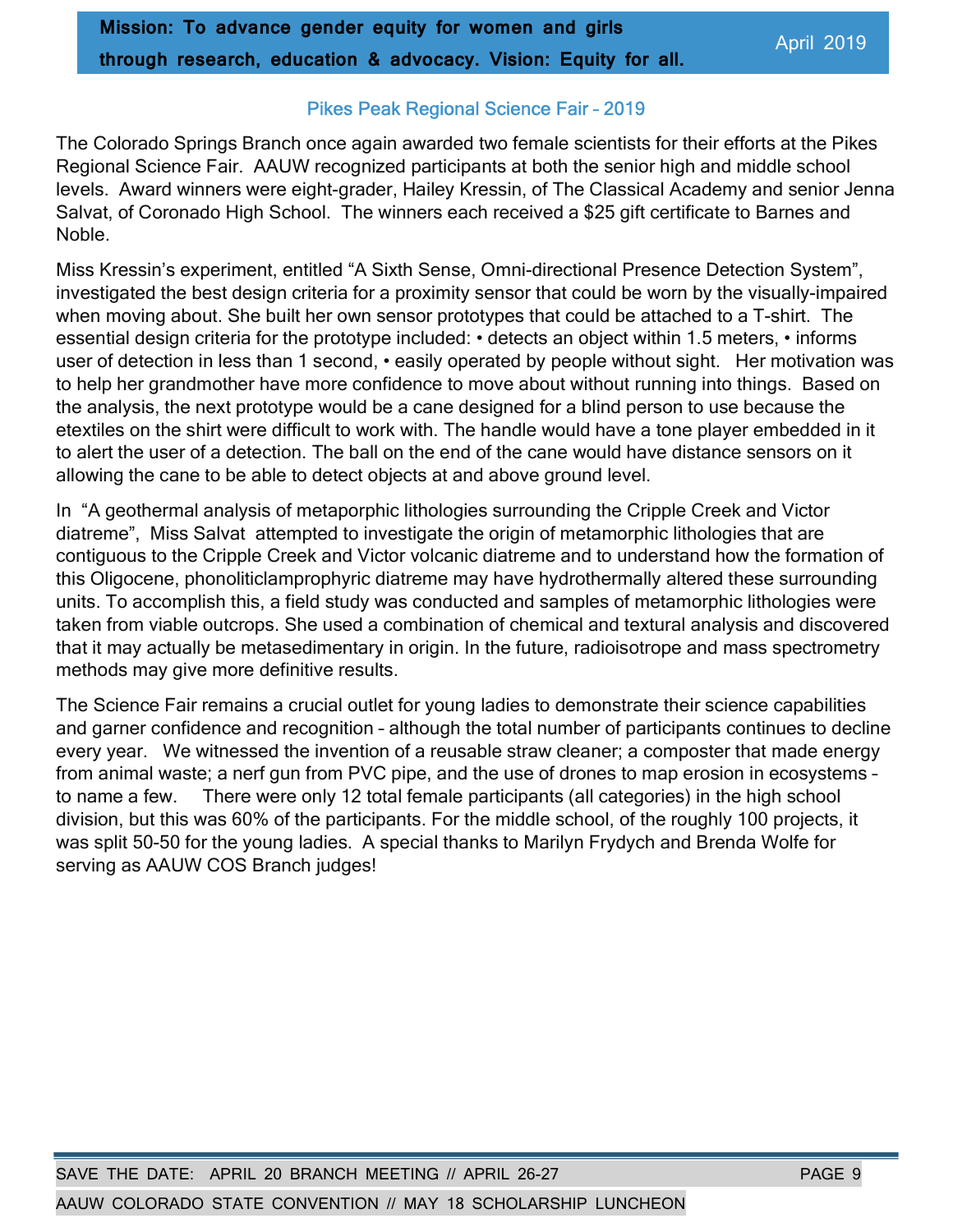## SATURDAY, APRIL 2O

### 10:00 - 12:00

Pioneer Museum ~ Henderson Gallery

215 S. Tejon Street 80903

## FANNIE MAE DUNCAN

presented by Kay Esmiol

Kay will be giving a PowerPoint presentation about Fannie Mae's life and will give us information about the bronze statue of her which will be erected in front of the Pikes Peak Center during the summer of 2019. She will share a surprise presentation for us, one that she hasn't shared with other groups before !

Award-winning Colorado Sculptor, Lori Kiplinger Pandy, is working on the statues. She maintains a weekly blog so you can watch FMD's likeness emerge from a lump of clay to ultimately become the final treasure. Boot up her website www.kiplingerpandy.com - and note FMD in the upper right-hand corner of the menu. Click on it and it will take you straight to her entries about the creation of the statue.

Please RSVP to Sally Metzger -salmetzger@aol.com or 722-4638- before April 6 so the museum and Kay will know how many people to expect. There will be no charge for this program, but donations to the museum will be appreciated. Looking forward to seeing you there !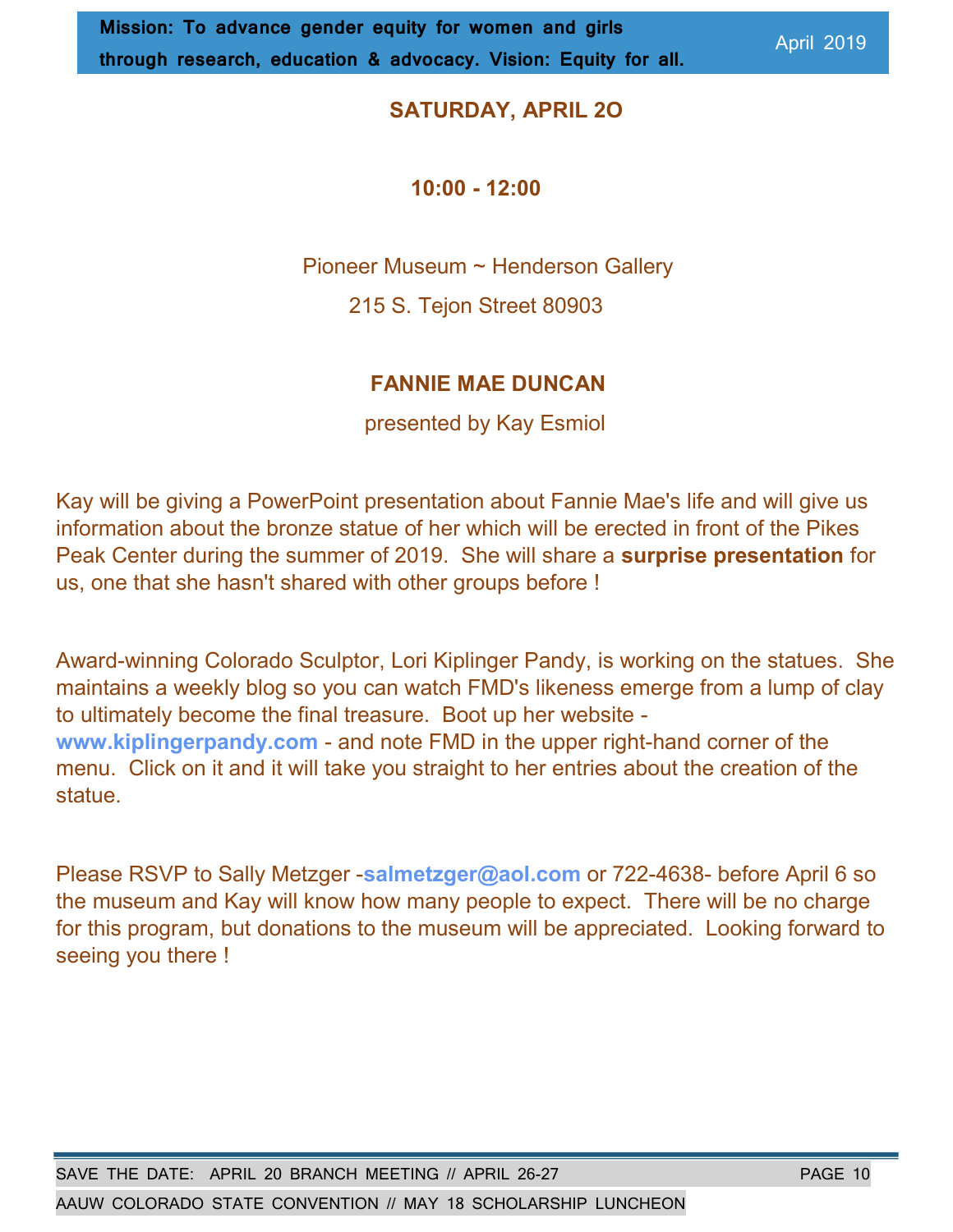

Paula Munger, recent past president of our Branch, is now on the slate for the State Board. She will be voted in to the office of President Elect at the State Convention in April.

#### Her bio :

Paula Munger, retired business woman and educator, has held a number of leadership positions in the Colorado Springs branch including president, president elect, vice president of programs, co-vice president of community outreach, and has served on several committees, attended the National Conference in Washington DC, as well as co-chaired the AAUW CO state conference in 2017. This year Paula joined the Colorado State board as co-chair of the Communications committee. Paula looks forward to serving as President elect, to get to know members and their talents and skills, and to attend branch meetings throughout the state.

To see the full slate, go to the state web-site and we look forward to seeing everyone in Longmont next month.

Please see: https://aauw-co.aauw.net/ for more information